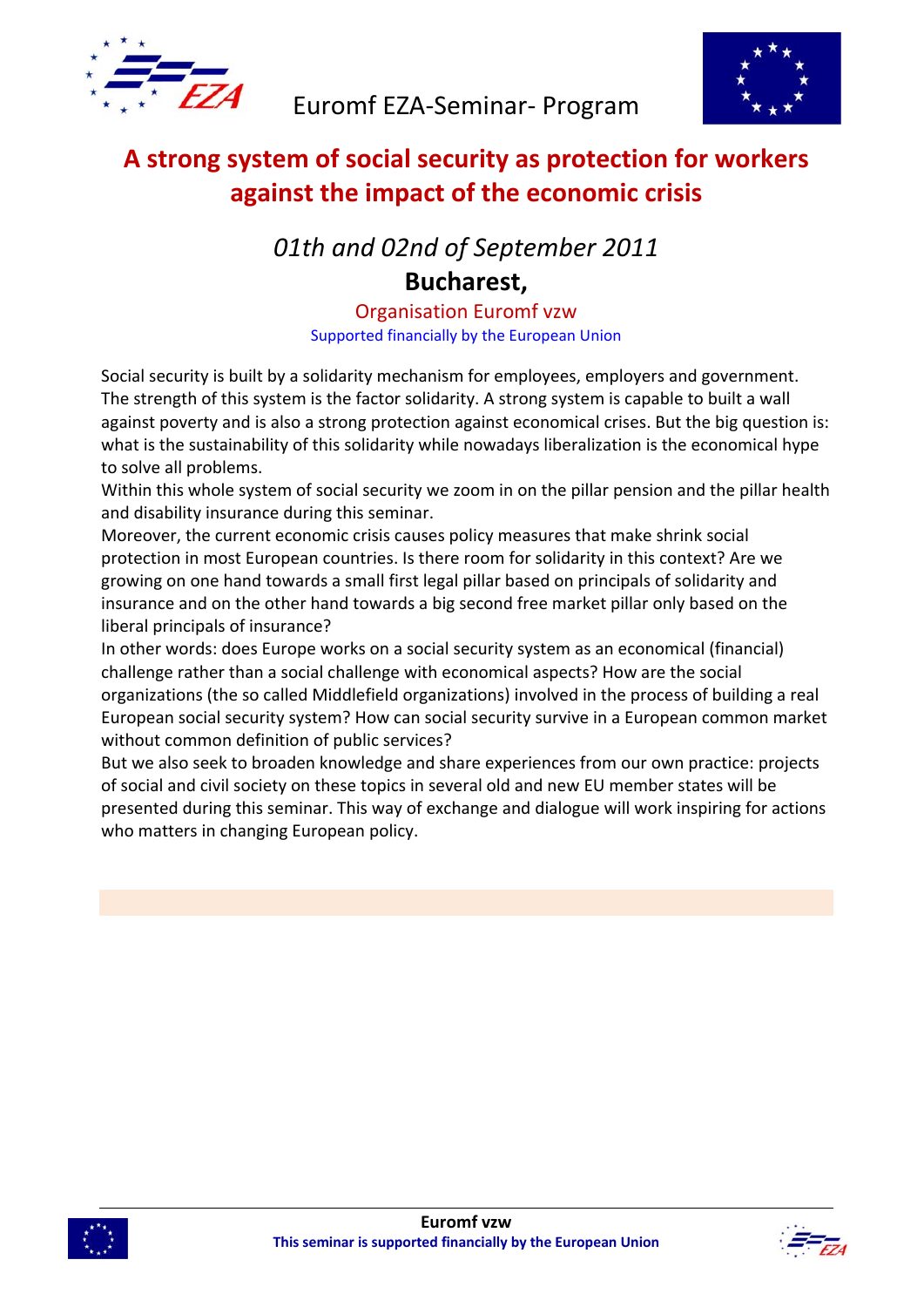### **Thursday, 01<sup>th</sup> of September, 2011**

#### **09.40 ‐10.10**

Opening of the seminar by Mr. Bogdan Hossu, president of Cartel Alfa & vice‐president of EZA

#### **10.10 ‐ 11.00**

Health and disability insurance: Social Security & health and disability insurance

• Jos Kesenne: Advisor "Federation of Christian Mutuality's" (Brussels – Belgium)

#### **11.00 – 11.15:** Coffee break

#### **11.15 – 12.45**

The national insurance systems and situation in other European countries:

**11.15 – 10.50**

System and situation in Croatia

 $\circ$  /

**10.50 – 12.25**

System and situation in Romania

o Cartel Alfa, Romania.

**12.25 – 13.00**

System and situation in Poland

o SWP Flandria, in Option

#### **13.00 – 14.30:** Lunch

#### **14.30 – 17.00**

How civil organizations make work for a strong system

**14.30 – 15.15**

Example from Romania

Self organisation of elderly people based on mutual help

o Graziela Suciu, Casa de Ajutor Reciproc a Pensionarilor (Caransebes – Romania)

#### **15.15 – 16.00**

Example from Romania

Federation of local initiatives towards accessible and qualitative health care: how to work against poverty

o Cristina Chert, FDAAM ‐ Fundatia pentru Dezvoltarea Asociatiilor de Ajutor Mutual (Iasi/Bucharest – Romania)

#### **16.00 – 16.45**

Example from Belgium

o Jean‐Paul De Rudder, Movement Service Cristian Mutuality ‐ Belgium.

**16.45 – 17.30**

More examples and overview from CEDAG

#### **17.30 – 18.00**

- Final groups discussion of the first day
	- o Questions, remarks and conclusions.

**19.00:** Dinner in the hotel



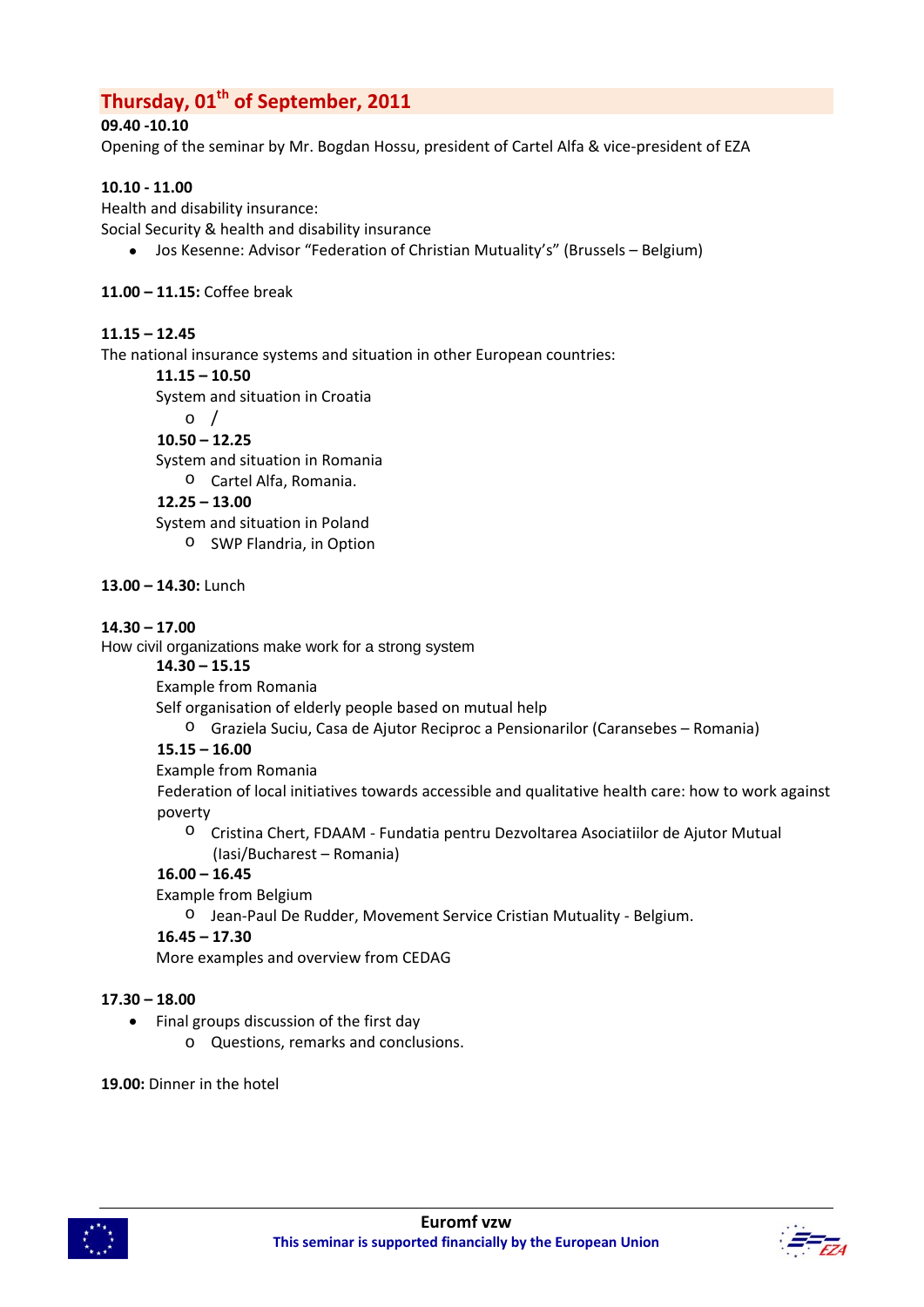### **Friday, 02nd of September, 2011**

**09.20:** Opening

#### **09.30 – 10.30**

Pension:

- The Belgian pension system in relation to solidarity and against the impact of the economic crisis
	- Prof.dr. Jos Berghman, Social Policy ‐ CeSO ‐ K.U.Leuven (Leuven Belgium)
- **10.30 – 10.45:** Coffee break

#### **10.45 – 13.00**

The national insurance systems and situation in other European countries:

#### **10.45 – 11.30**

System and situation in Croatia

o Meri Uvodić, Independent Trade Unions of Croatia (Croatia)

#### **11.30 – 12.15**

System and situation in Romania

o Petru Dandea, Vice‐president Cartel‐Alfa (Bucherest – Romania)

#### **12.15 – 13.00**

System and situation in Poland

o Ewa Tomaszewska (Poland)

#### **13.00 – 14.00:** Lunch

#### **14.00 – 17.00**

Depending on progress on the topic Pension, third part and questions and debate. Health and disability insurance:

#### **14.00 – 14.45**

Example from Romania

o Cristea Toader , president of Alianta Europensionarilor, Galati (Romania)

#### **14.45 – 15.30**

Example from Romania

- $\circ$  Federation of local groups and how they influence the society towards qualitative pensions and health care.
	- Nedelcu Preda, president of Federația Națională a Sindicatelor Pensionarilor din România FNSPR (Bucharest – Romania)

#### **15.30 – 15.45:** Coffee break

#### **16.00 – 16.45**

Example from Belgium

- o Federation of local groups and how they influence the society towards qualitative pensions and health care.
	- Fons Janssens, regional director-secretary OKRA (Turnhout Belgium)

#### **16.45 – 17.15**

Open discussion within the participants 'group.

#### **17.15 – 17.30**

Final discussion and closure of the seminar

**19.00:** Dinner outside the hotel